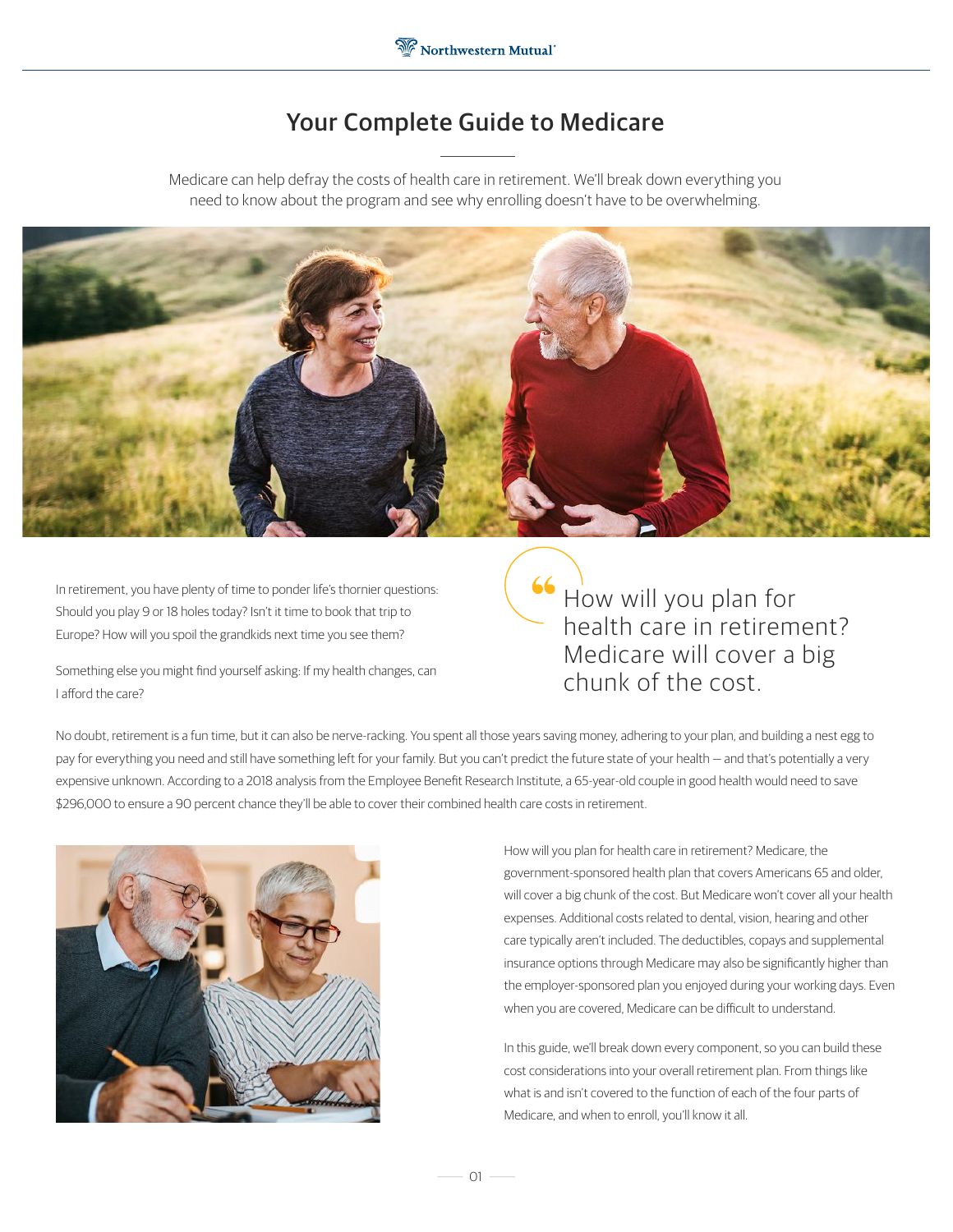# WHAT IS MEDICARE?

Medicare is a federally administrated insurance program that guarantees access to health insurance for most Americans aged 65 and older. It's also available to certain people under the age of 65, including younger disabled workers, people with kidney disease requiring dialysis and people with ALS (commonly known as Lou Gehrig's disease). Unless you have insurance coverage from, say, a current employer, you are required to enroll when you become eligible at 65 or face penalties (more on that later).

You can rely on Medicare as your primary source of health insurance coverage or to back up insurance coverage you already have through an employer, spouse, former employer or union. But Medicare will only cover a portion of your health care expenses in retirement, and you may need to purchase supplemental coverage for things like hearing aids, glasses and dental care.

Let's take a look at what is and isn't covered by Medicare, then we'll get into the details of each part of including costs, restrictions, and more.

# WHAT MEDICARE DOES AND DOESN'T COVER

### WHAT IS COVERED?

| <b>PARTA</b>                                                                                                              | <b>PART B</b>                                                                                              | <b>PART C</b>                                                                                                                                                      |  |
|---------------------------------------------------------------------------------------------------------------------------|------------------------------------------------------------------------------------------------------------|--------------------------------------------------------------------------------------------------------------------------------------------------------------------|--|
| Hospital care (with eligibility requirements<br>۰<br>such as doctors' orders or the facility's<br>acceptance of Medicare) | Covers two types of services: Medically<br>necessary doctor's services and supplies<br>and preventive care | Each Medicare prescription drug<br>plan has its own list of covered drugs<br>(called formulary). Many Medicare<br>drug plans place drugs into different            |  |
| Skilled nursing facility care<br>۰                                                                                        | Clinical research<br>۰                                                                                     |                                                                                                                                                                    |  |
| Inpatient care in a skilled nursing facility<br>(not custodial or long-term care)                                         | Ambulance services                                                                                         | "tiers" on their formularies. Drugs in<br>each tier have a different cost. A drug<br>in a lower tier will generally cost you<br>less than a drug in a higher tier. |  |
|                                                                                                                           | Durable medical equipment                                                                                  |                                                                                                                                                                    |  |
| Hospice (if you're terminally ill)                                                                                        | Mental health                                                                                              |                                                                                                                                                                    |  |
| Home health services                                                                                                      | Inpatient                                                                                                  |                                                                                                                                                                    |  |
| Some lab tests                                                                                                            | Outpatient                                                                                                 |                                                                                                                                                                    |  |
| Surgeries                                                                                                                 | Partial hospitalization                                                                                    |                                                                                                                                                                    |  |
|                                                                                                                           | Some home health care<br>$\bullet$                                                                         |                                                                                                                                                                    |  |
|                                                                                                                           | Getting a second opinion before surgery                                                                    |                                                                                                                                                                    |  |
|                                                                                                                           | Limited outpatient prescription drugs                                                                      |                                                                                                                                                                    |  |

Source http://www.medicare.gov/what-medicare-covers/index.html

### WHAT **ISN'T** COVERED?

Many people are often surprised that Medicare does not offer vision or dental coverage. In addition, Medicare offers coverage only in the United States, which could be an issue for people considering vacationing or even retiring abroad. You'll always want to verify whether a medical item or service is covered by Medicare. Below we've highlighted some of the most common items not covered by Original Medicare:\*

- Long-term care (also called custodial care)
- Routine dental care
- Routine eye care ۰
- Cosmetic surgery

Acupuncture

- Orthopedic shoes
- Dentures
- Hearing aids and related exams  $\bullet$
- Routine foot care (corns, bunions, etc.)
- Care outside the United States

\*Original Medicare typically refers to Medicare Parts A and B.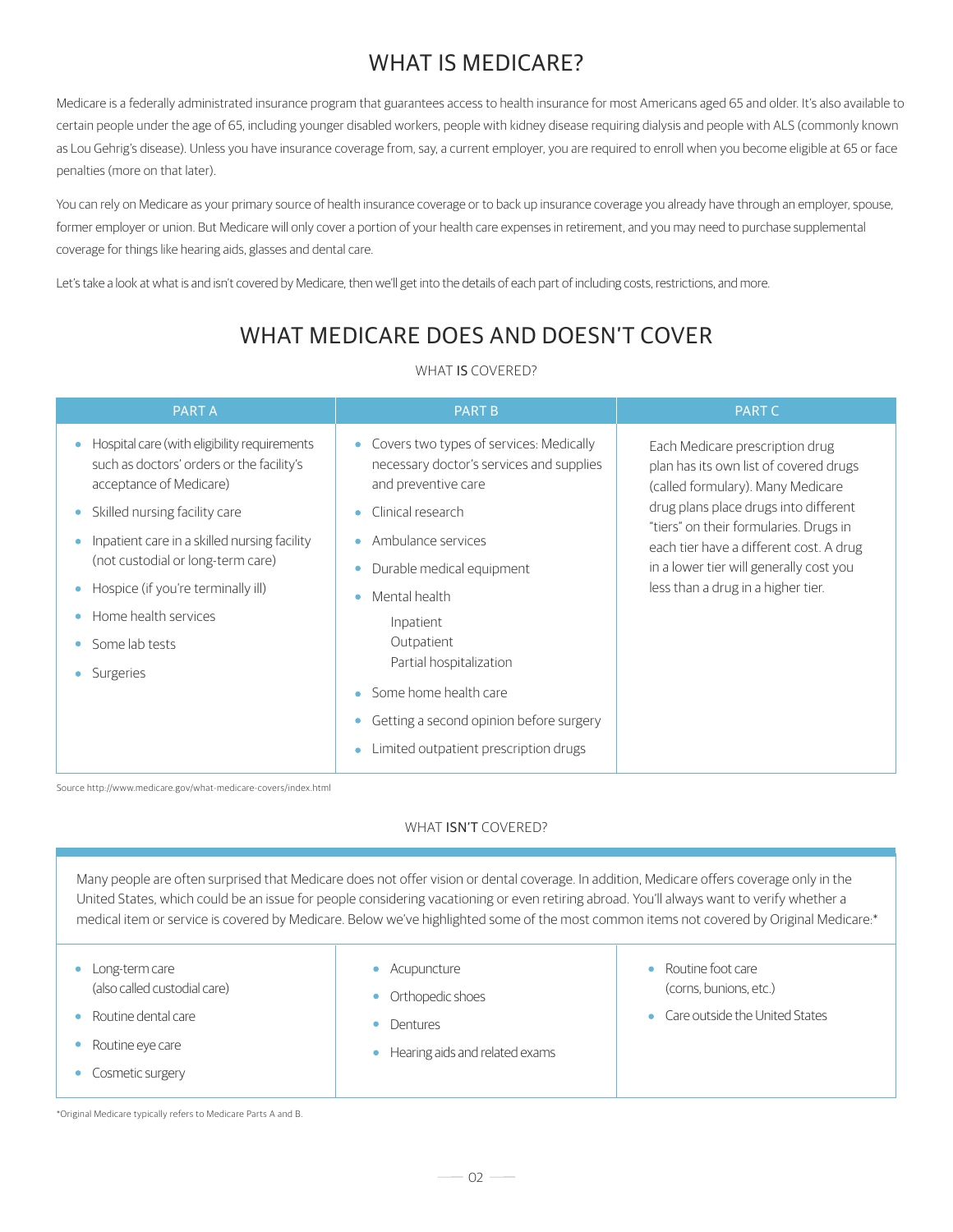# PART A: HOSPITAL INSURANCE (REQUIRED)

#### Medicare Part A will help cover:

Hospital stays for inpatient care, plus some costs for care in a skilled nursing facility, hospice care and some home health services. To be eligible for Part A without additional cost, you or your spouse will need to have had the Medicare tax withheld from your paychecks for at least 10 years (40 quarters, technically). You are also eligible for premium-free Part A coverage if you are on Social Security Disability Insurance.

If you didn't pay into the system for the required decade, you can purchase Part A, and those premiums will cost up to \$458 each month. In most cases, if you purchase Part A you'll also have to buy Part B and pay those premiums, too (see Part B section).

Part A will cover semi-private rooms, meals, general nursing and drugs as part of your inpatient treatment. It won't cover things like a private room or personal care items, like razors and toothpaste. If you require hospitalization or care at a skilled nursing facility, your out-of-pocket expenses will be determined by the number of days you require care. To understand these costs, you'll need to familiarize yourself with a benefit period.

To be eligible for Part A, Medicare tax needs to be withheld from your paycheck for at least 10 years.

### DEDUCTIBLES AND COPAYS EXPLAINED

A benefit period begins the day you are admitted to a hospital or skilled nursing facility as an inpatient and ends when you leave the hospital and don't receive additional care for 60 consecutive days. Here's how the costs shake out as the days elapse:

- Days 0-60: When you are admitted to the hospital, you'll pay a deductible of \$1,408 but no coinsurance for these 60 days. Always be sure to ask if you're inpatient or outpatient each day during your stay because it affects what you pay and whether you'll qualify for Part A coverage. Staying overnight in a hospital doesn't always mean you're an inpatient.
- Days 61-90: If your stay extends past 60 days, you'll pay \$352 per day until day 90.
- Days 91 and Beyond: You'll shoulder all the costs, or you can use so-called "lifetime reserve days" at a cost of \$704 a day. You are given a pool of 60 lifetime reserve days to cover inpatient costs beyond 90 days. You can choose when you want to use them, but your lifetime reserve days are never replenished.
- **C** Beyond Lifetime Reserve Days: If your stay surpasses 90 days and your lifetime reserve days are spent, you will be responsible for all costs.

Beginning a New Period: If you go back to the hospital after a benefit period has elapsed (no additional care for 60 consecutive days), a new benefit period will begin, and you'll pay a \$1,408 deductible again.

When to Use a Reserve Day: If the hospital costs are less expensive than one day of coinsurance, for example, you might want to pay them on your own. However, if your costs are quite a bit more, it might be a good idea to use a reserve day.

Additional Reserve Days: In most cases, if you purchased supplemental insurance it'll provide additional lifetime reserve days.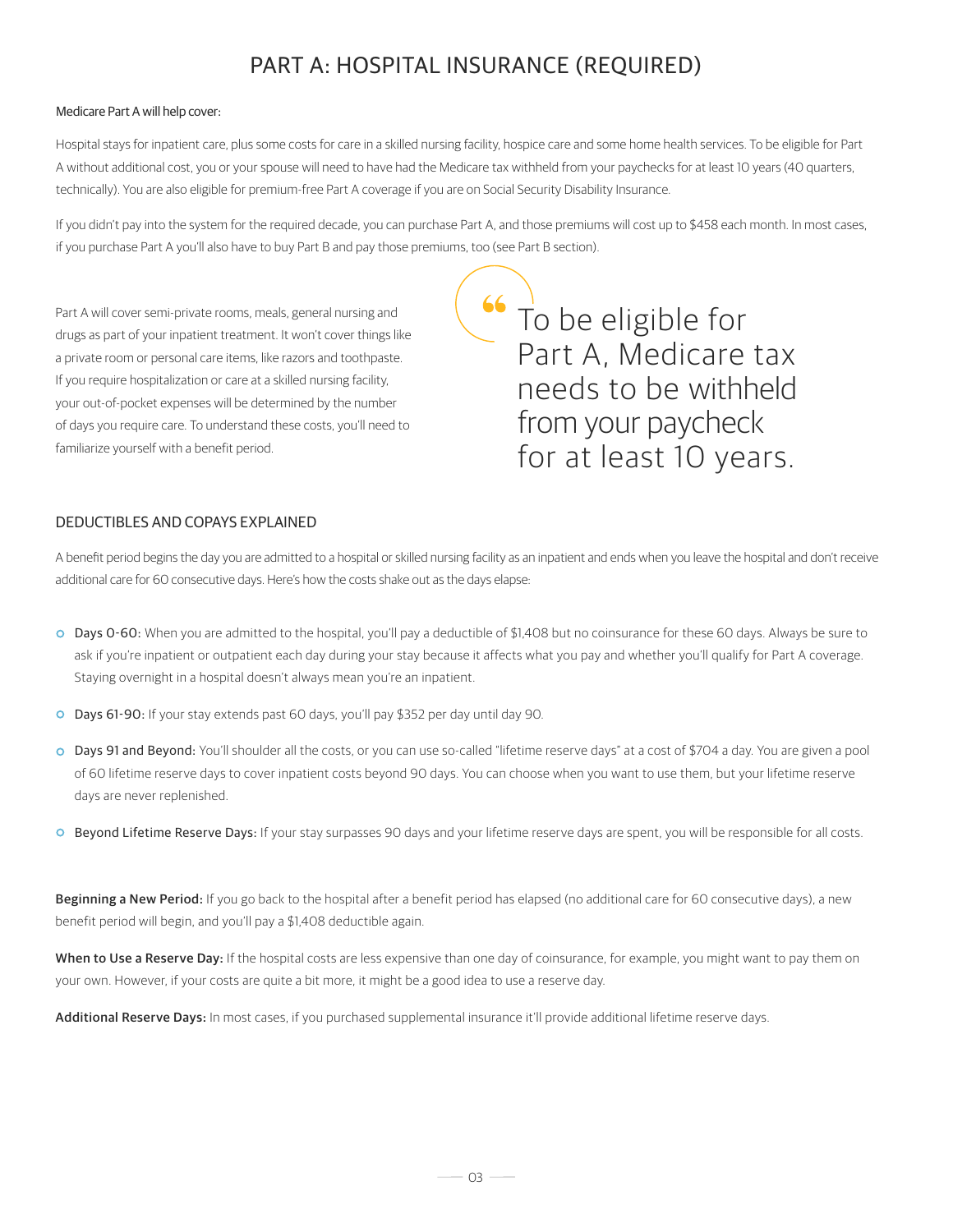# PART B: MEDICAL INSURANCE (REQUIRED)

#### Medicare Part B will help cover:

Medically necessary doctors' visits and services, outpatient care, home health services, medical equipment,mental health services, lab work, x-rays, and preventative services. Basically, these are most of the services and supplies you need to treat a medical condition, as ordered by your doctor. The standard Part B monthly premium amount for 2020 is \$144.60, but it may be higher depending on your income (see Additional Costs and Considerations). In addition to the monthly premium, you also will pay a \$198 annual deductible and a 20 percent copay for most doctor services, outpatient therapy and durable medical equipment after your deductible is met.

Note: there is no cap for out-of-pocket expenses.



### PART C: MEDICARE ADVANTAGE



#### Medicare Part C will help cover:

Everything that Part A and Part B does and some offer plans with even more coverage, such as for dental and vision. Part C, also known as a Medicare Advantage plan or MA plan, is a type of Medicare health plan that's offered by private companies. You still have Medicare if you go with Part C, you're simply getting Part A and Part B through institutions that contract with Medicare.

All Part C Advantage plans charge monthly premiums and copays, but those costs will vary depending on the provider. There may also be additional rules on how to obtain services; for example, you may need to get a referral to see a specialist or you may be required to use a health care provider within a specified network.

 $-04 -$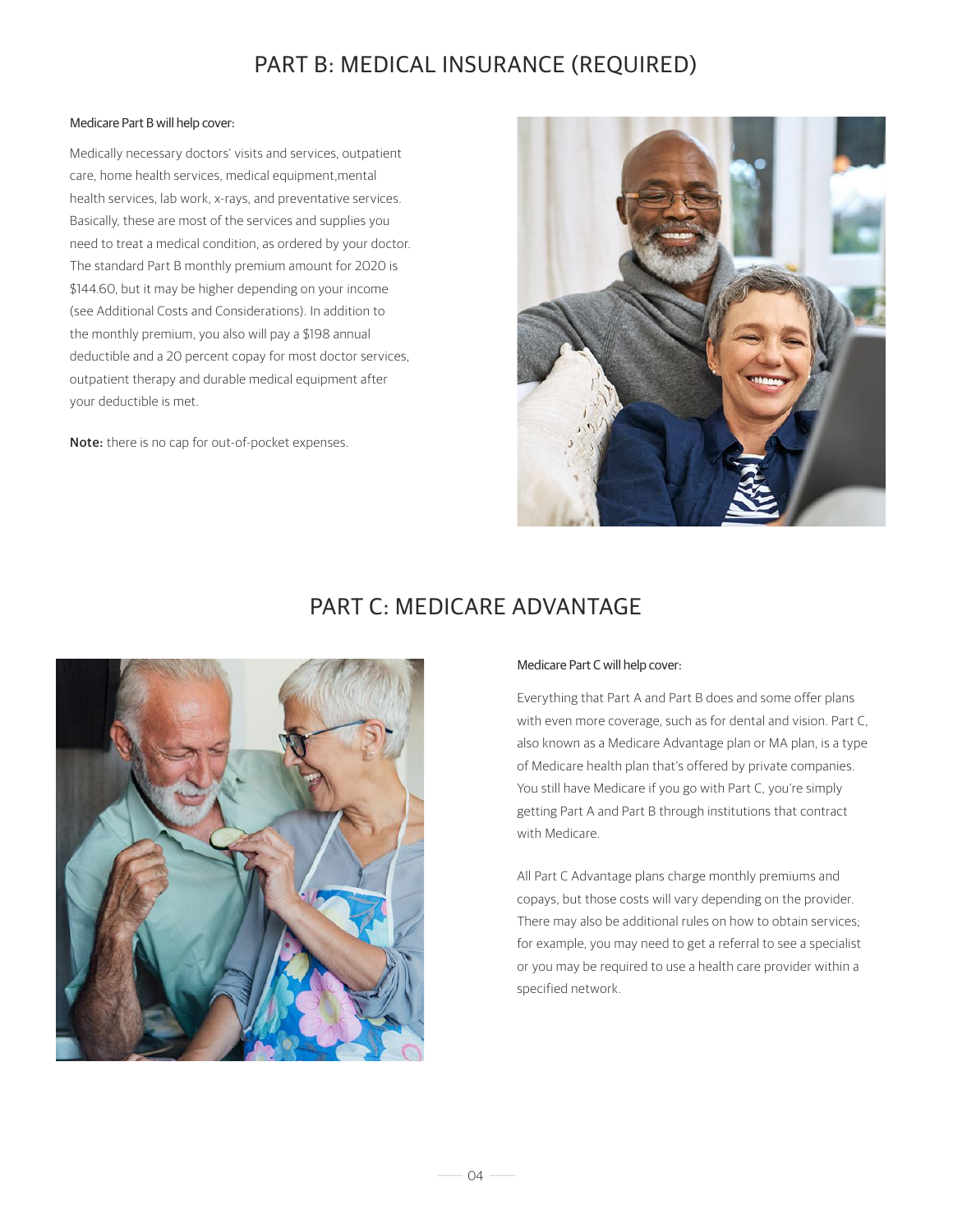# PART D: PRESCRIPTION DRUG COVERAGE (REQUIRED)

#### Medicare Part D will help cover:

Any prescription the doctor writes you. Or, more accurately, a private insurance company that contracts with Medicare will provide coverage. That means there are several plans to choose from, and each covers a different selection of drugs and charges a different monthly premium. Therefore, it's really important to review your options to ensure you get the best coverage for the medications you're taking.

66 When the doctor writes you a prescription, Part D will help pay to fill it.

Like Parts A and B, you are required to enroll in Part D coverage or pay a penalty if you don't. And, as with Part B, if your modified adjusted gross income is above a certain threshold, you'll pay more (see Additional Costs and Considerations). For most people, Part D gets confusing once you dig into deductibles, copays and the "donut hole." So, let's break it all down.

### PART D: PREMIUMS, DEDUCTIBLES AND COPAYS — AND THE "DONUT HOLE"

There is a monthly premium for Medicare Part D plans, and the monthly premium varies based on the plan you select. Since different plans cover different drugs, it is essential that you compare and decide which plan gives you the best coverage for the medications you're taking. Similar to Parts A and B, you are required to enroll for coverage. And like Medicare Part B, if your modified adjusted gross income is above a certain threshold amount, you will pay an Income-Related Monthly Adjustment Amount (IRMAA).

Perhaps the most confusing aspect of Part D coverage involves the deductibles, copays and the coverage gap commonly referred to as the "donut hole." Part D coverage will change as your medication costs add up throughout the calendar year. Here's an estimate of how your costs might change — just keep in mind that depending on which plan you go with your experience may be a little different.

### THE COSTS ASSOCIATED WITH PART D (2020)

You'll pick up the tab for 100 percent of your medication costs until they total \$435. Some drug plans don't have this deductible.

 $$0 - $435$  \$436 – \$4,020 \$4,021 – \$6,350 \$6,351 and up (Deductible) (Initial Coverage Limit)

> At this point, you typically will pay 25 percent of your medication costs and your plan covers the rest. Once your medication costs exceed \$4,020 for the year, you enter the "donut hole."

(Coverage Gap, aka

the donut hole)

At this point, you still pay 25 percent of the plan's cost for covered drugs until you reach the end of the coverage gap. However, because of the way Medicare's calculations work, when you use brand name drugs, you typically get more credit toward getting out of the "donut hole" and into catastrophic coverage than you would with generic drugs.

## (Catastrophic Coverage)

Once you escape the donut hole and get catastrophic coverage, your share of medication costs comes down substantially for the rest of the year. You might only pay 5 percent of your plan's cost for brand-name drugs, for example.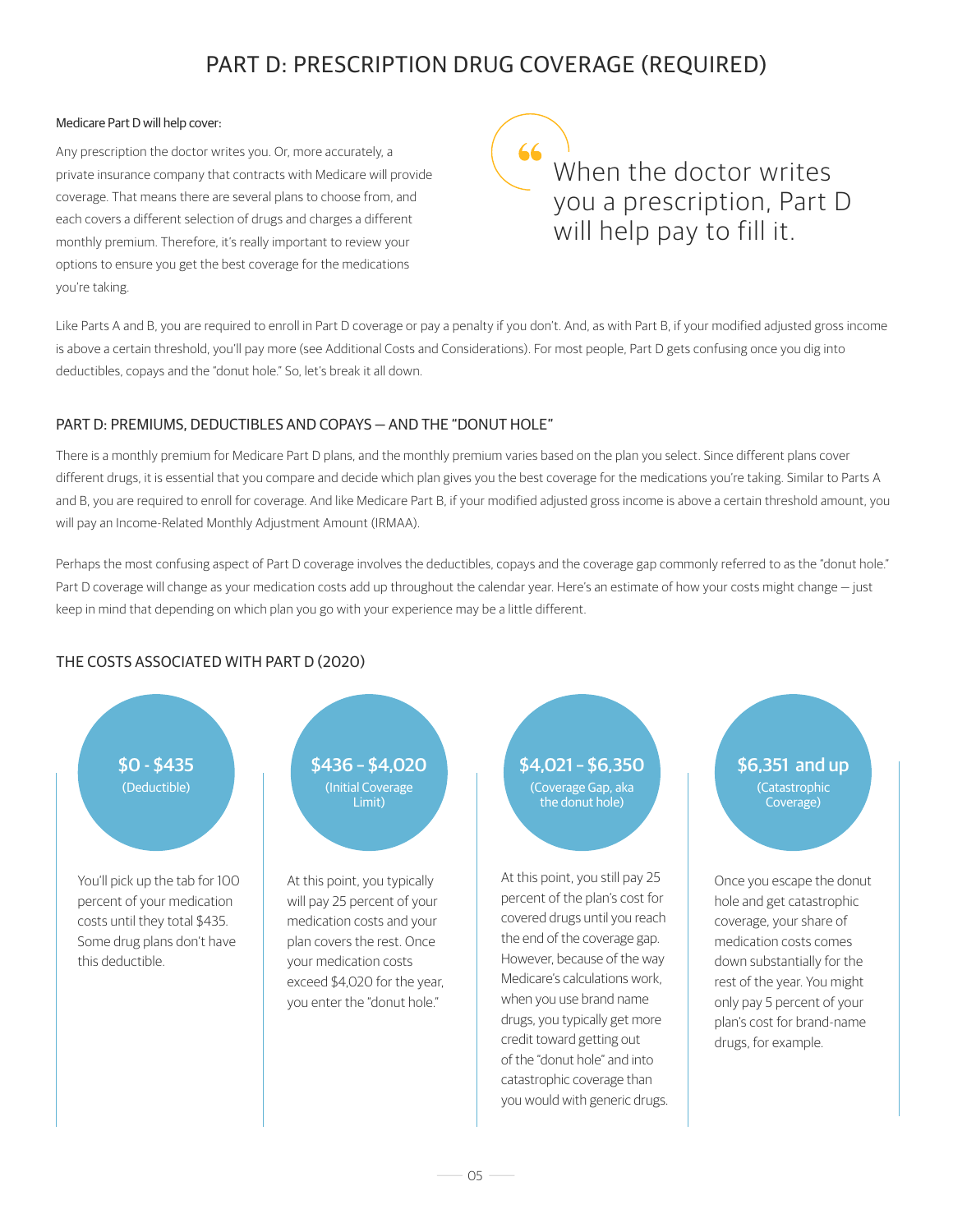## WHEN TO ENROLL

It is incredibly important to mark your calendars for important enrollment dates, especially as you get closer to age 65. If you're already getting benefits from Social Security or the Railroad Retirement Board, you'll automatically be enrolled in Part A and Part B starting the first day of the month you turn 65. If you are under 65 and disabled or have ALS, you'll also automatically receive Part A and Part B.

If you aren't enrolled automatically, there is a very specific timeframe when you are required to enroll or provide proof you are covered under another eligible plan. As you approach your 65th birthday, you'll want to begin this process. If you don't enroll in all the required parts of Medicare, you'll pay a penalty for the duration of your coverage — which means you'll likely pay the penalty for the rest of your life! This chart will help you identify when you can enroll. If your birthday is in October, for example, your enrollment period is between July 2019 and January 2020.

Every year you'll also have an opportunity to change your Medicare coverage. The Medicare open enrollment period begins in mid-October and closes the first week of December. Your new coverage will take effect January 1 the following year. If you're enrolling in a Medicare Advantage plan, the enrollment period is January 1 through March 31.

| <b>BIRTH MONTH</b><br><b>ENROLLMENT PERIOD</b> |  |
|------------------------------------------------|--|
| October - April                                |  |
| November - May                                 |  |
| December - June                                |  |
| January - July                                 |  |
| February - August                              |  |
| March - September                              |  |
| April - October                                |  |
| May - November                                 |  |
| June - December                                |  |
| July - January                                 |  |
| August - February                              |  |
| September - March                              |  |
|                                                |  |

If you are age 65, COBRA and retiree health plans do not qualify as coverage. You are still required to enroll for Medicare.

#### AVOIDING PENALTIES

Part A: If you are in a situation where you will have to pay for Part A and don't purchase it when you are first eligible, your monthly premium could increase by 10 percent. You'll have to pay that higher premium for twice the number of years you could have had Part A but didn't sign up. For example, if you delayed signing up for Part A for two years, you'll pay a higher premium for four years.

Part B: If you don't sign up for Part B when you are first eligible, your monthly premium may go up 10 percent for each 12-month period you could've had Part B. You'll pay that for as long as you have Part B. If your enrollment period ended September 30, 2016, and you waited until March 2019 to enroll, your penalty would be 20 percent. Even though you waited 30 months to enroll, only two 12-month periods elapsed, hence the 20 percent penalty.

Part D: As with the others, the cost of the penalty will depend on how long you went without Part D or other accepted prescription drug coverage. The penalty is calculated by multiplying 1 percent of the "national base beneficiary premium" (\$32.74 in 2020) times the number of months you didn't have Part D or other coverage. The monthly premium is rounded to the nearest 10 cents and added to your monthly Part D premium.

NOTE: In some cases, you might qualify for a Special Enrollment Period (SEP). If this is the case, you can delay enrollment in Medicare without paying a penalty. There are several situations and life events in which you can become eligible for an SEP. Check out Medicare.gov for more details.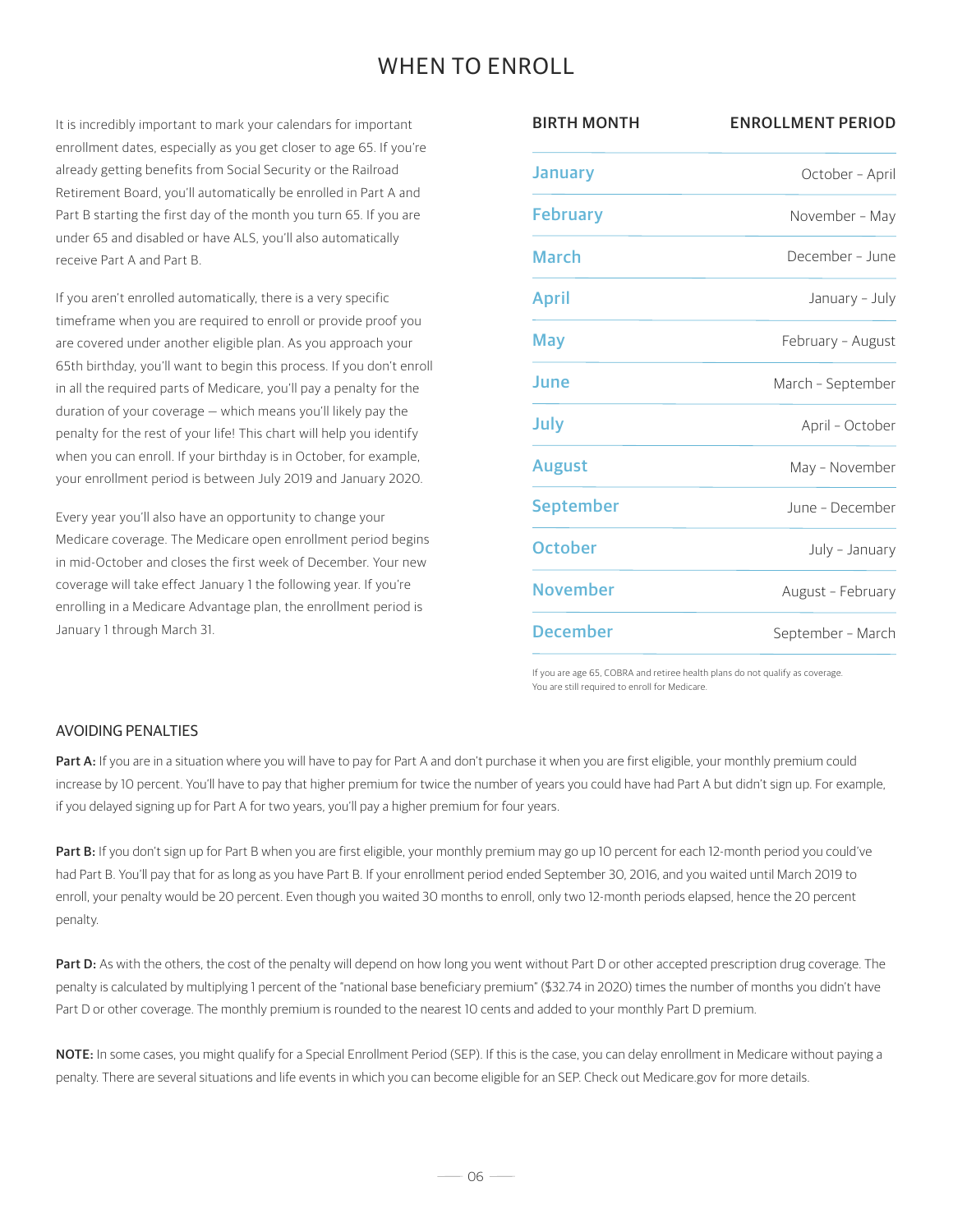# ADDITIONAL COSTS AND CONSIDERATIONS

Medicare Supplemental (Medigap) Coverage: This is an insurance plan sold by private companies that can help pay for health care costs that aren't covered under Original Medicare, such as copayments, coinsurance and deductibles. Although it's an optional program, you need to be enrolled in Part A and Part B to purchase it. If you are worried about unknown out-of-pocket expenses, a Medigap plan might be a good option since there is no limit in how much you might pay out of pocket with original Medicare. There are several standardized Medigap policies that you can choose from to customize your coverage.

Of course, Medigap comes with an additional monthly premium; generally, Medigap will not cover long-term care, vision or dental care, hearing aids, eyeglasses or private-duty nurses. It's a good idea to work with a licensed health insurance professional to identify the best Medigap solution if you are looking to purchase it.



Health Savings Accounts (HSAs): In most cases, once your Medicare plan starts (including a retroactive period if it applies to you) you can no longer contribute to your HSA. However, you may still be able to contribute to your spouse's HSA if you're on a family plan. And you are permitted to withdraw funds you have accumulated in your HSA to help pay for medical expenses.

Income-Related Monthly Adjustment Amount (IRMAA): The higher your income, the higher your premiums. If your modified adjusted gross income is above a certain amount, you'll pay more each month for your Part B and Part D premiums. It's important to note that when Medicare reviews your income (which includes 401(k) and IRA distributions) to determine how much you'll pay, they are actually looking at your income from two years prior. It is possible to request a reconsideration of your IRMAA if you have experienced a life-changing event that reduced your income. This could include a reduction in income when you retire. Below is a chart that shows how much you might pay based on your income.

### Part B IRMAA Chart

#### If your filing status and yearly income in 2018 was ...

| <b>Individual</b>                          | <b>Married Filing Jointly</b>              | <b>Married Filing Separately</b>          | You pay each month in 2020 |
|--------------------------------------------|--------------------------------------------|-------------------------------------------|----------------------------|
| \$87,000 or less                           | \$174,000 or less                          | \$87,000 or less                          | \$144.60                   |
| Above \$87,000 up to \$109,000             | Above \$174,000 up to \$218,000            | Not applicable                            | \$202.40                   |
| Above \$109,000 up to \$136,000            | Above \$218,000 up to \$272,000            | Not applicable                            | \$289.20                   |
| Above \$136,000 up to \$163,000            | Above \$272,000 up to \$326,000            | Not applicable                            | \$376.00                   |
| Above \$163,000<br>and less than \$500,000 | Above \$326,000<br>and less than \$750,000 | Above \$87,000<br>and less than \$413,000 | \$462.70                   |
| \$500,000 or above                         | \$750,000 and above                        | \$413,000 and above                       | \$491.60                   |

Source: https://www.medicare.gov/your-medicare-costs/part-b-costs